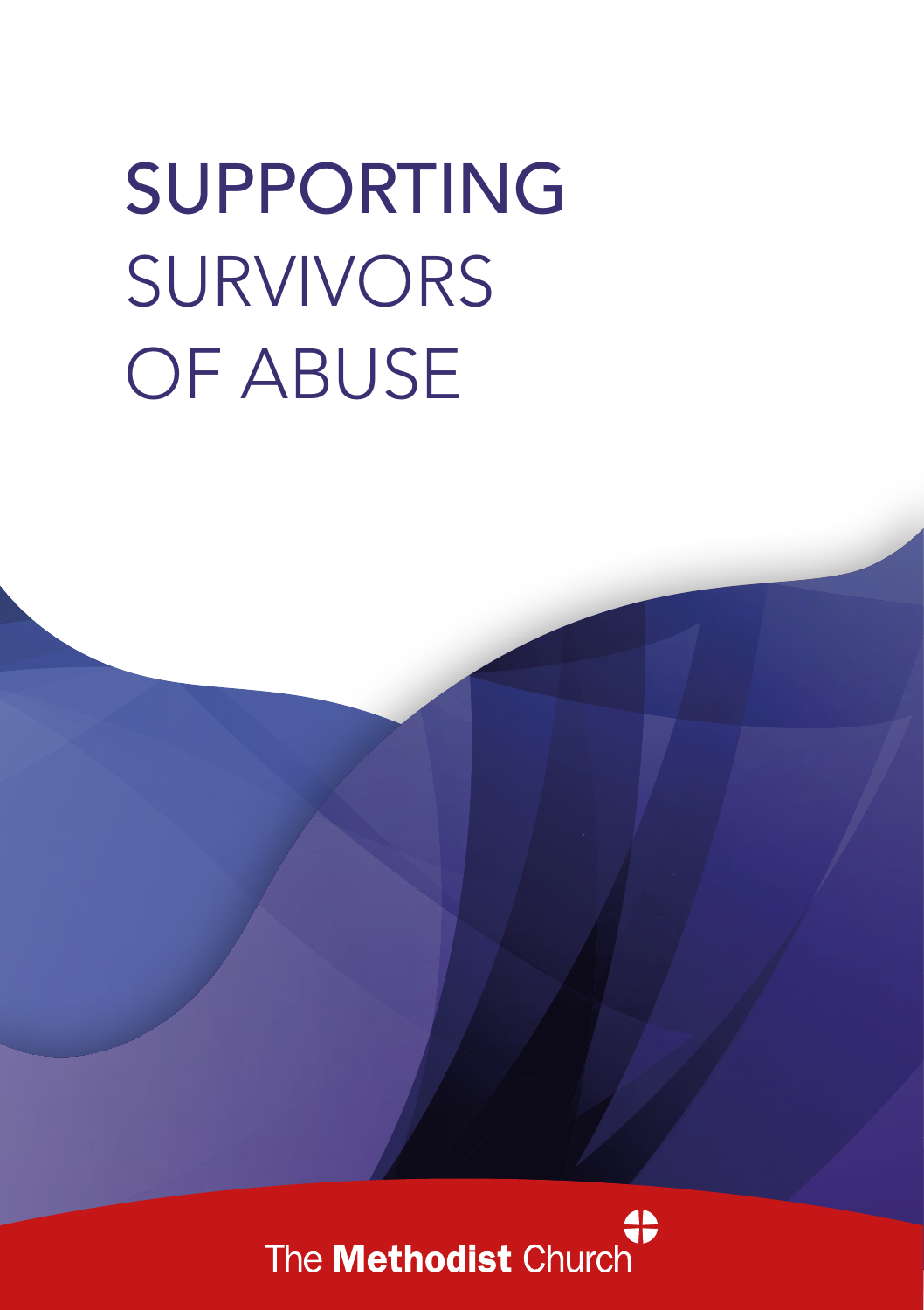The Methodist Church seeks to create communities that are safe and inclusive, and where those who have experienced abuse can share their accounts in the knowledge they will be heard and acknowledged.

The language in this leaflet includes those who wish to call themselves victims of abuse, those who call themselves survivors and those who feel themselves to be thrivers.

#### What do we mean by a survivor?

We use the term 'survivor' to refer to someone who has experienced abuse during their lifetime and to reflect that person's courage and ability to move on and even flourish.

Childhood abuse and neglect, domestic violence and the abuse of vulnerable adults are frequent in our society. When we talk about abuse, this includes physical, emotional, financial and sexual abuse. All forms of abuse are about an imbalance of power. Abuse has a devastating effect on an individual's life. Significant harm is also caused to a person's spirituality, particularly if there is coercive and controlling behaviour within a religious context.

#### How should we respond?

Everyone is unique and reacts in a different way. An initial response to someone who discloses abuse, either past or present, should be a sincere expression of sorrow that the person has had to endure it. The individual may simply want their experiences to be heard and for someone to "walk alongside them", or they may need more specialised help. If we listen attentively, the particular difficulties and needs of the individual will emerge and enable the appropriate support to be put in place.

#### What doesn't help?

As a Christian community, the Church seeks to welcome everyone in safety. However, there may be aspects of public worship that might cause upset or even re-traumatise some survivors of abuse.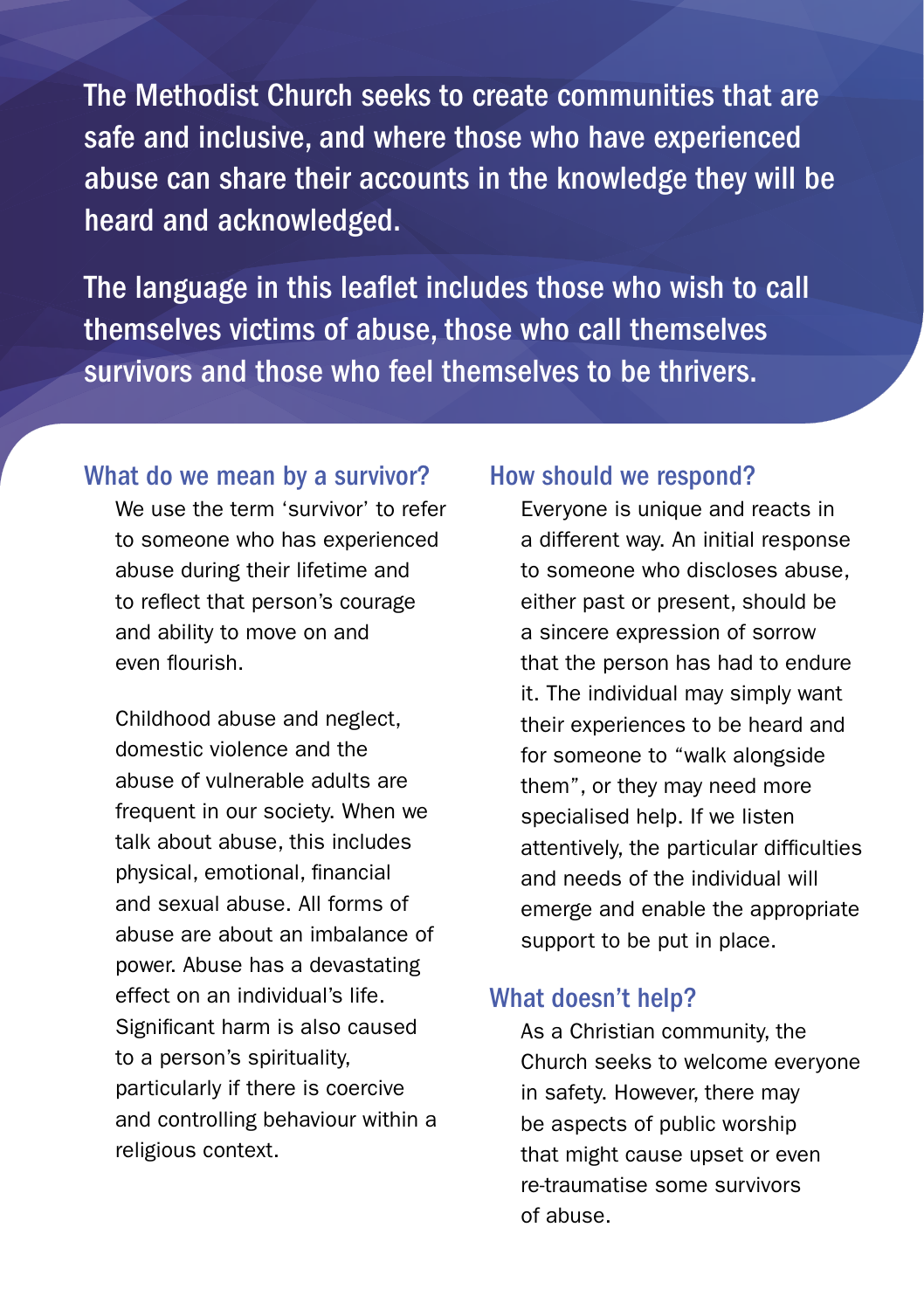A few examples are:

- Too much physical touching and eye contact during the sharing of the Peace.
- Being asked to sit in a location from which it is difficult to 'escape'.
- Being pressured into donating more financially than a person can afford.
- A strong emphasis on "God as loving parent" or "the Church as a family of brothers and sisters" can be difficult for someone who has experienced abuse in a family setting.

It sometimes happens that when a person begins to talk about their experiences, we give the kind of responses that leave them feeling unheard, marginalised or even rejected, although we may mean well. Some examples of what we mean by this are:

- We offer advice and make suggestions before truly hearing what the person is attempting to say.
- We hear what is said, but make hasty judgements and either argue or pay little attention.
- We pressure someone to 'forgive' their abuser before they are ready to enter into the process of forgiveness.
- We fail to stay with the person's story when something they say triggers a chain of private associations for ourselves.

#### What helps?

Listening and attending in a nonjudgemental way is the first step towards helping someone. Good listening validates a person's experience and is about giving our full attention to another person. It is not to stand in authority, rationalise or patronise. Neither is it to change the individual. Rather it is to take the person, their experience and their pain seriously. We hear their feelings, see their facial expression, are sensitive to the things that are both said and unsaid, and offer an acceptance of low feelings as normal and appropriate. In this way, we are attending to the One who is always with us, whose presence makes our presence to each other possible, and our listening becomes a gift of healing to others.